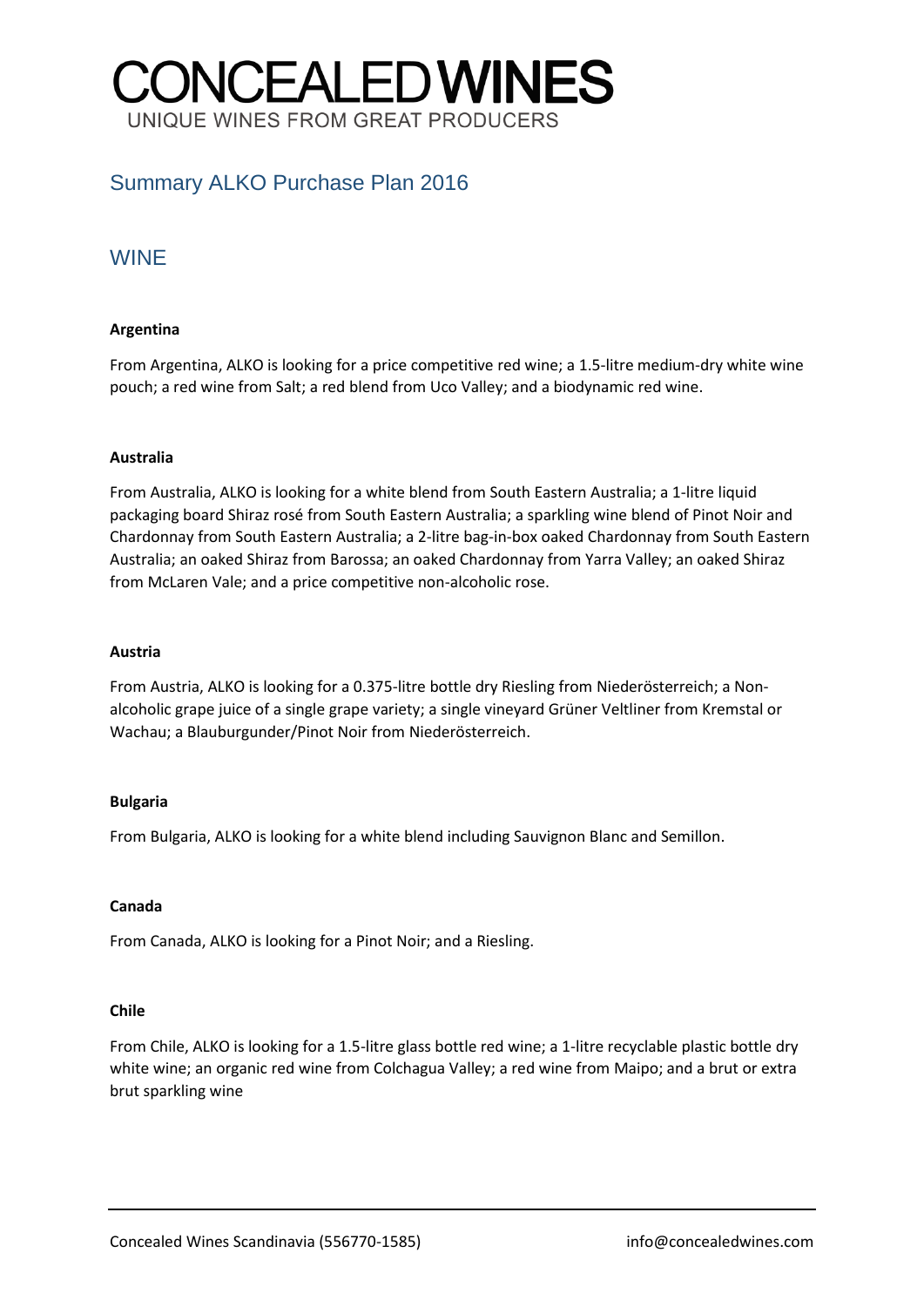# **ONCEALED WINES** UNIQUE WINES FROM GREAT PRODUCERS

#### **Croatia**

From Croatia, ALKO is looking for Plavac Mali red wine

#### **England**

From England, ALKO is looking for a brut sparkling wine or sparkling rosé wine

#### **USA**

From the United States ALKO is looking for a Shiraz/Zinfandel blend from Sierra Foothills or Paso Robles; a 2 L Bag-in-box of Riesling; a medium dry/sweet Symphony, a Cabernet Sauvignon from Sonoma County; an oaked Fumé Blanc from California and Riesling from New York.

#### **Spain**

From Spain ALKO is looking for Bobal from Utiel-Requena; Organic rosé Cava; white blend from Valencia; Sangria; a 3 L rosé Bag-in-box from Catalunya of Tempranillo/Merlot; a white blend from DO Rias Baixas; Mencia from Ribeira Sacra; no-added sulphite sparkling wine; half bottle Priorat; Chardonnay from DO Vino de Pago or DO Penedès and Hondarrabi Zuri from the Basque country.

#### **South Africa**

From South Africa ALKO is looking for a red blend and an Ethical Chenin Blanc in 1 L liquid packaging board from Western Cape; Pinitage from Stellenbosch; a Pinot Noir from Walker Bay or Elgin; a pricecompetitive red blend; a Chenin Blanc from Paarl and a Chardonnay from Franschhoek, Walker Bay or Elgin.

#### **Romania**

From Romania ALKO is looking for a dry or medium dry Feteasca Regala wine, competitive pricing.

#### **Portugal**

From Portugal ALKO is looking for half bottle of red blend from Douro; a red blend from Dão; a price competitive red blend from VR Península de Setúbal; and a single varietal Touriga Nacional from Douro.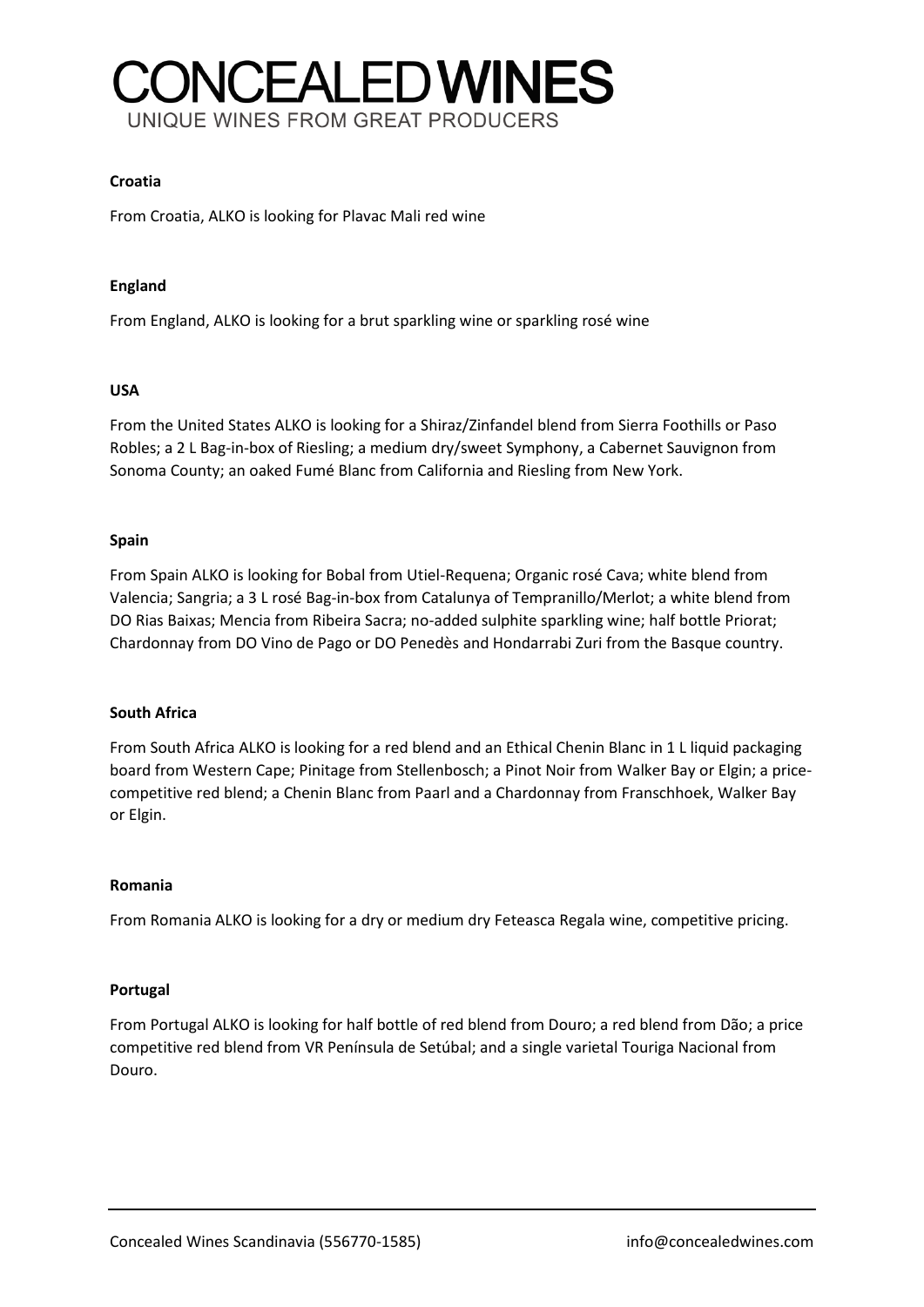# **ONCEALEDWINES** UNIQUE WINES FROM GREAT PRODUCERS

#### **New Zealand**

From New Zealand ALKO is looking for a Grüner Veltliner; 1,5-2 L Bag-in-box of Pinot Noir and an oaked Sauvignon Blanc from Marlborough.

#### **Moldova**

From Moldova ALKO is looking for a red single varietal wine, price competitive, min 1000 bottles a year.

#### **Italy**

From Italy ALKO is looking for a Negroamaro/Primitivo blend from Puglia; a DOCG Chianti Classico Gran Selezione; a 3 L Bag-in-box of a red blend from Sicily; a sparkling DOC Piemonte Cortese; a 0,2 L bottle DOC Prosecco; a 2 L Bib white blend with dried grapes from Sicily; sparkling grape juice; DOCG Soave Superiore; sparkling DOCG Alta Langa; half bottle DOCG Barolo 2010 or 2011; DOCG Taurasi; a white blend IGT Lazio and Pinot Bianco from DOC Alto Adige.

#### **Hungary**

From Hungary ALKO is looking for a price-competitive Merlot with screw cap, lightweight bottle of advantage.

#### **Germany**

From Germany ALKO is looking for a Müller Thurgau suitable for Vegans from Rheinhessen; a rosé of Spätburgunder from Pfalz; a Riesling from Mosel (max 9 g/l sugar); a Riesling form Mosel (max. 18 g/l sugar); a medium sweet Riesling from Rheingau; a Spätburgunder from Rheinhessen; a Magnum bottle Riesling from Rheingau and Riesling Grosses Gewächs from Mosel.

#### **France**

From France ALKO is looking for a price-competitive red Bordeaux (other than AC Bordeaux or AC Médoc); an organic red Bordeaux; a red Médoc; a red and a white AC Graves; a 3 L Bag-in-box; an oaked white AC Limoux; a 0,2 L bottle Champagne; an Organic AC Crémant de Bourgogne; a rosé Champange brut; red Sancerre; a red AC Hermitage, a Meursault and Chassagne-Montrachet.

#### **Spirits**

ALKO is looking for different spirits products such as Cranberry vodka; vodka on other than wheat or barley; unflavored spirits; cachaça; batch distilled gin; citrus spirits; lime flavored whisky based spirit;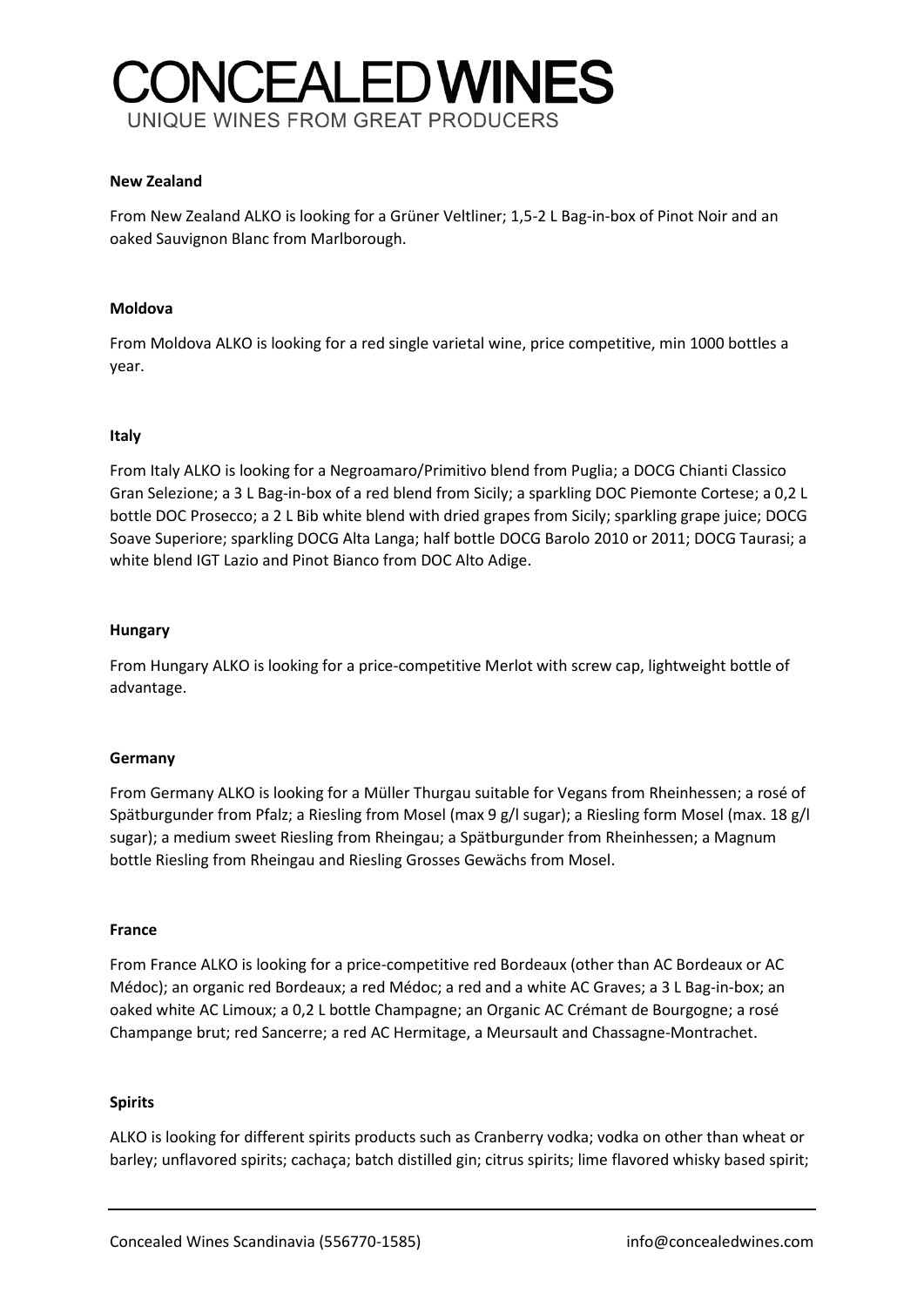## **ONCEALED WINES** UNIQUE WINES FROM GREAT PRODUCERS

tequila; white and dark rum; VS and XO Cognac; brandy; whiskey; Liqueur (herb, spice, coffe, fruit and salmiac); egg and cream liqueur.

## BEER

#### **Ale**

In the Ale segment, ALKO is looking for a strong ale of minimum 6.5 % by volume; a mild ale with over 4.7 % by volume from Scotland; and ale other than IPA or double IPA of minimum 5.8 % by volume from the USA; an IPA of minimum 5.5 % by volume from England; a gluten free ale of over 4.7 % by volume from Belgium; an IPA of minimum 5.0 % by volume from the United States; a trappist; dubbel/brune or abt/quadruple of minimum 6.5 % by volume from Belgium or Holland; a trappist/abbey style; blonde or tripel of minimum 6.0 % by volume; an IPA of minimum 5.0 % by volume from the Nordic countries; an IPA of minimum 5.0 % by volume from a country other than USA or the Nordic countries

#### **Lager**

In the Lager segment, ALKO is looking for a dark lager of minimum 5.0 % by volume from Germany; a price competitive amber/vienna of minimum 4.8 % by volume from Estonia; a doppelbock of minimum 6.7 % by volume from Germany; a dortmunder/helles of minimum 5.0 % by volume from Germany; an international lager of 5.0 - 5.5 % by volume from Southern Europe; a price competitive bock/strong lager of maximum 8 % by volume from a country other than Finland; an india pale lager of minimum 5.0 % by volume

#### **Stout & Porter**

In the Stout & Porter segment, ALKO is looking for an imperial porter or imperial stout of minimum 6.0 % by volume from the United States; an imperial stout of minimum 8.0 % by volume

#### **Wheat Beer**

In the Wheat Beer segment, ALKO is looking for a kristallweizen of minimum 5.2 % by volume from Germany; a hefeweizen of 4.8 - 5.5 % by volume from a country other than Germany; a hefeweizen of minimum 5.5 % by volume from Germany; a witbier of minimum 5.0 % by volume

#### **Pils**

In the Pils segment, ALKO is looking for a pils of  $4.8 - 5.9$  % by volume from Great Britain or Ireland; a price competitive pils of 5 - 5.5 % by volume from Germany